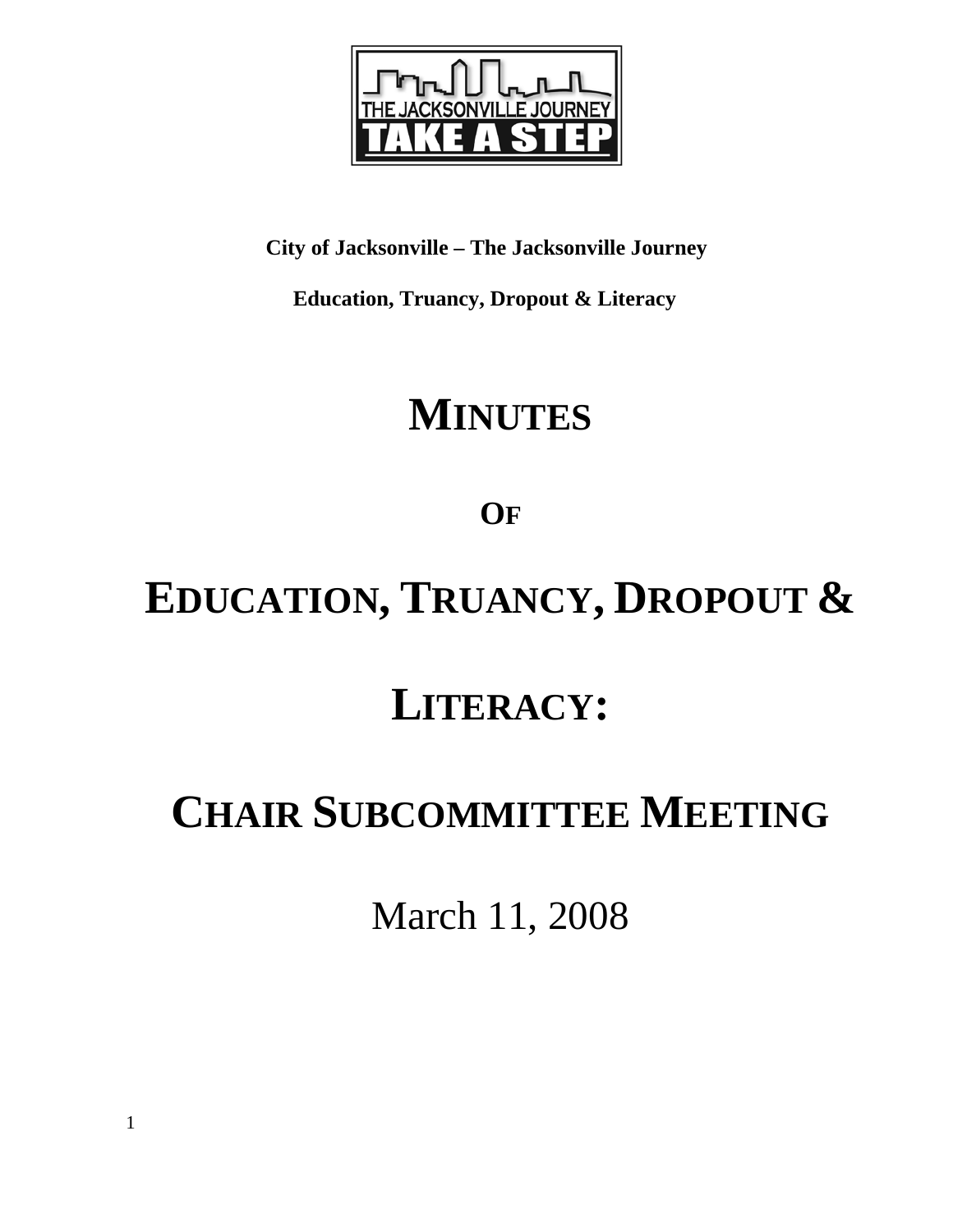### **The Jacksonville Journey – Education, Truancy,**

### **Dropout & Literacy**

### **CHAIR Subcommittee Meeting**

#### **March 11, 2008**

#### **1:30 p.m.**

**PROCEEDINGS before the Jacksonville Journey – Education, Truancy, Dropout & Literacy CHAIR Subcommittee Meeting taken on Monday, January 24, 2008, City Hall, 4th Floor – 117 West Duval Street, Jacksonville, Duval County, Florida commencing at approximately 1:30 p.m. in Mayor's Small Conference Room.** 

**Education, Truancy, Dropout & Literacy CHAIR(s)** 

**W.C. Gentry, Chair Terrie Brady, Subcommittee Chair Tom Majdanics for Terrie Brady Skip Cramer, Subcommittee Chair Connie Stophel, Subcommittee Chair Bill Sheu, Subcommittee Chair**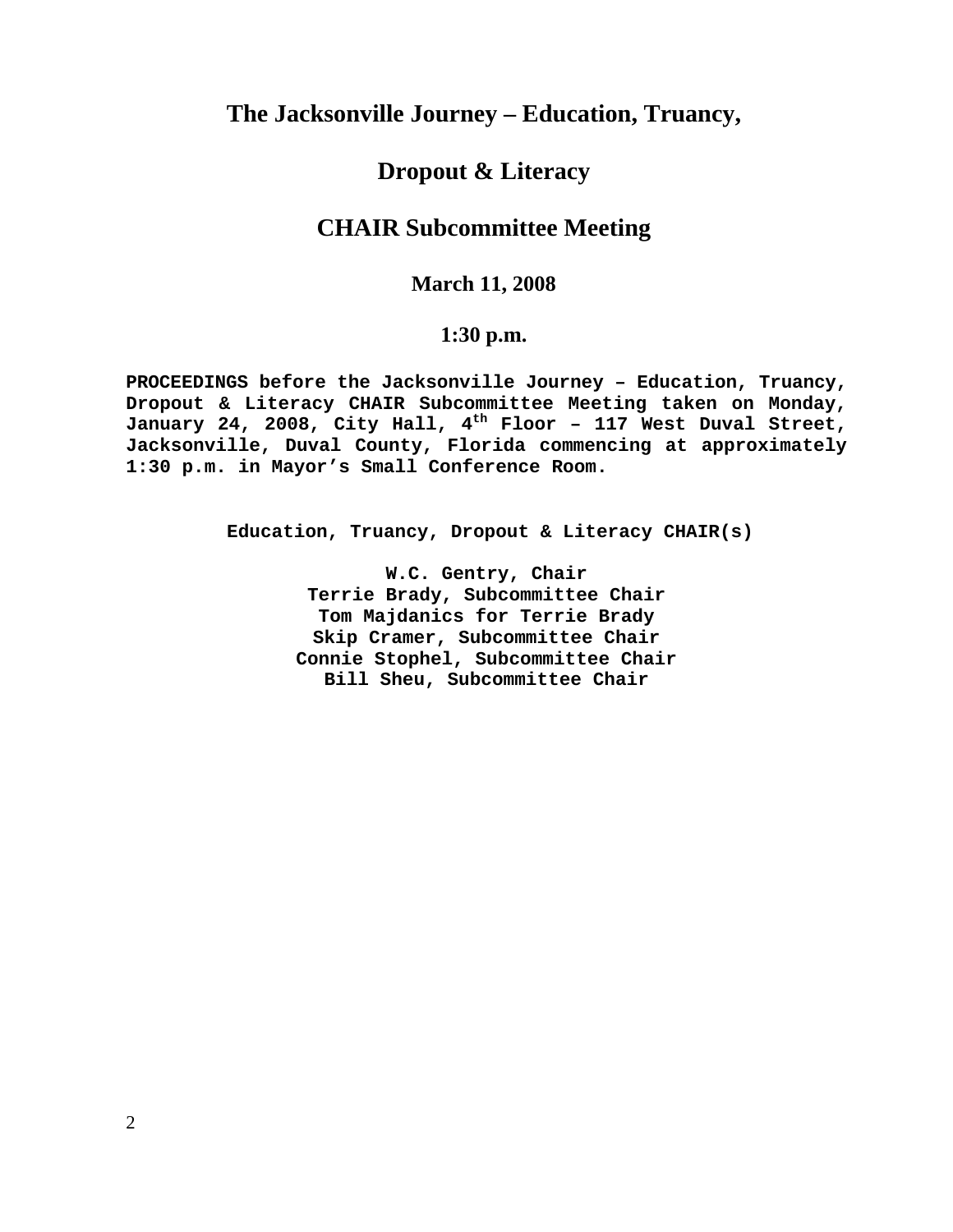#### **APPEARANCES**

#### **COMMITTEE CHAIRS PRESENT**

W.C. GENTRY, Chair SKIP CRAMER, Member BILL SCHEU, Member CONNIE STOPHEL, Member TOM MAJDANICS (for Terrie Brady)

#### **ABSENT**

TERRIE BRADY, Member

#### **STAFF PRESENT:**

SUSIE WILES LINDA LANIER RACHELLE SUNDY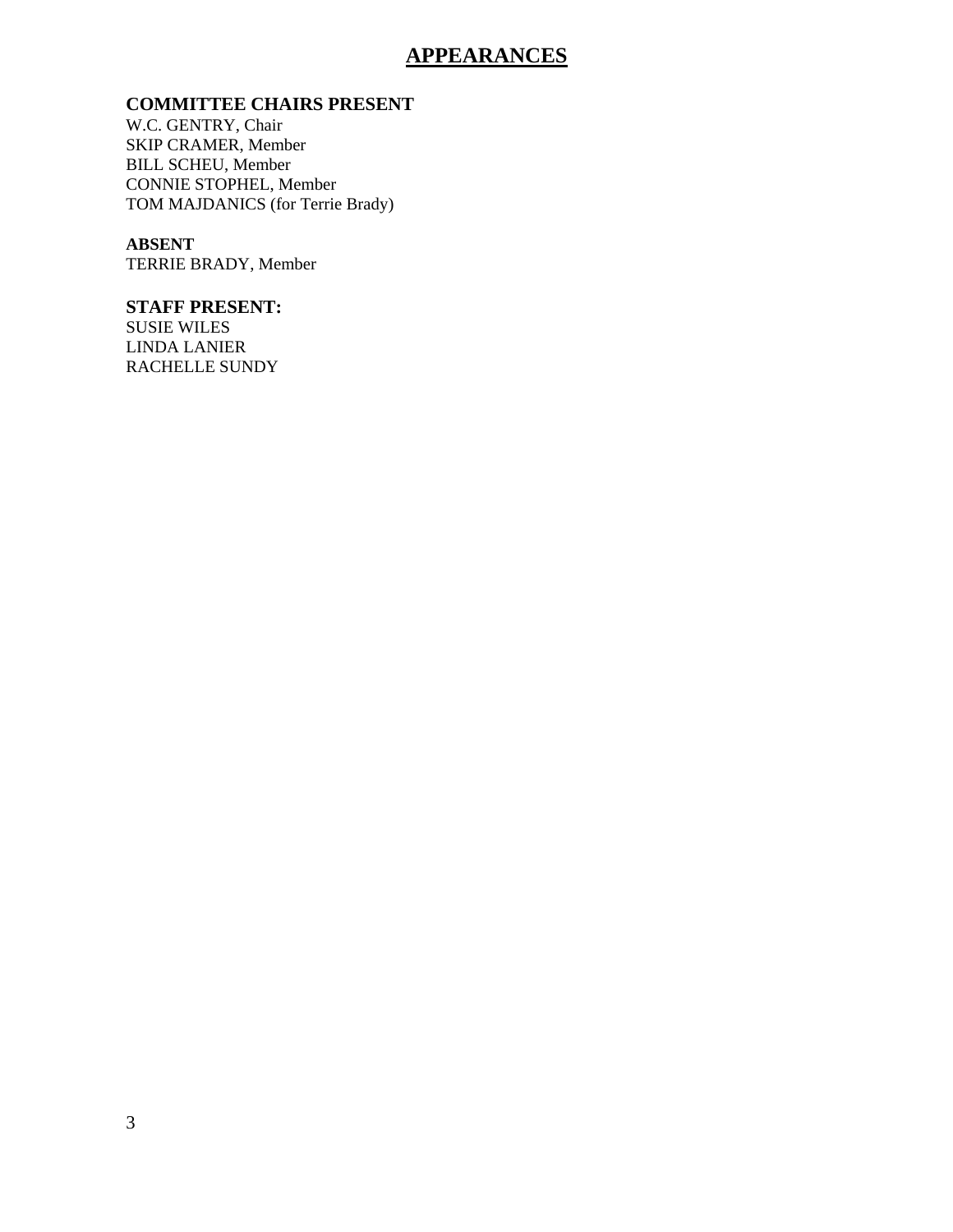#### **PROCEEDINGS**

March 11, 2008

Education, Truancy, Dropout & Literacy Chair/Committee

#### **Meeting Purpose**

Chairman Gentry met with individual Chairs for presentation of their workgroup recommendations. First recommendation came from Chairman Bill Sheu – Truancy Workgroup. Discussion ensued about items that should or should not make the final recommendation – Chairman Gentry discussed how he planned to approach the Steering Committee with this workgroup's recommendation. Chairman Gentry congratulated Chairman Sheu and his Workgroup for the wonderful job they did with their hard work and recommendations.

The second recommendation came from Chairman Skip Cramer – School Security. Chairman Gentry wanted to make sure that Chairman Cramer prioritized the recommendations as they went through the process. There was discussion about the best way to situate the information so that it is comprehensive and portrays the intent of the Workgroup. It was noted that some of this work will overlap work that is being done in other sub-committees (i.e., Neighborhood Safety & Stability). Again, Chairman Gentry thanked and congratulated this workgroup for their hard work and commitment to a job well done.

The next recommendation came from Chairwoman Connie Stophel – Early Learning. Chairman Gentry noted that this was probably some of the best work he had seen so far. After some initial review, Chairman Gentry noted that there was very little to discuss in the way of making any changes and congratulated Chairwoman Stophel and her Workgroup for their excellent effort. The final recommendation came from Mr. Tom Majdanics on behalf of Chairwoman Terrie Brady – School Relevancy. Chairman Gentry noted that he had a more difficult time with these recommendations due to the fact that they didn't seem complete. Mr. Majdanics noted that there is so much to get their hands around with this topic, that more time is truly needed in order to do